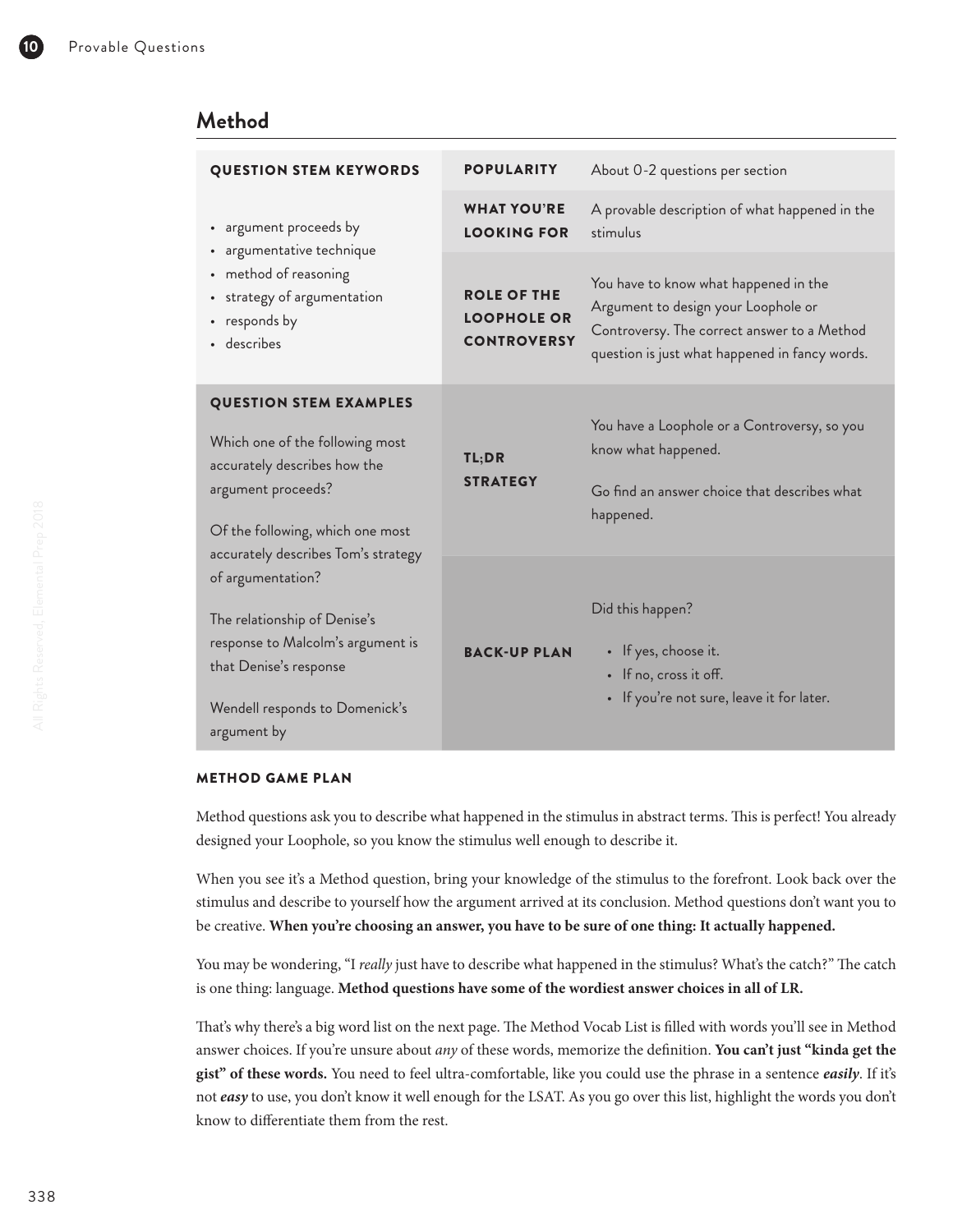#### THE METHOD VOCAB LIST

VEXING WORDS WHAT THEY MEAN **implicit premise** assumption **suggests its conclusion is incorrect** says the facts of the conclusion are not true **questions the adequacy of a conclusion** | says the conclusion has not been proven **phenomenon/phenomena a** a thing! or things! **drawing a distinction pointing out a difference between two things an instance a specific example of something being discussed a specific example of something being discussed refute** tear down someone else's argument **appeals to appeals to appeals to looks** to something to support their point **sole** only one only one **corresponding a corresponding a i a** similar thing in another situation **disanalogous** not similar **(pre)supposition/(pre)suppose** assumption/assume **counterargument** an argument against a given point **counter assertions counter assertions make an argument against something inconsistent statements** the two statements contradict one another **proposition** statement **supposed** (pronounced *suppose-ED*, like "suppose" + the beginning of "education") **treats an X as a Y pretends that X is Y** 

**qualify/qualified to limit a claim, qualified claims are limited to make them more** provable

**purported** something that is claimed to be true, but probably not true, usually used to throw shade

**apply b** to be relevant, if something doesn't apply, it shouldn't be used in the argument

poorly assumed, usually used to throw shade

**scope** the world of whatever you're talking about

## •

Believe it or not, this is the abridged version of the Method Vocab list. There are many more potentially confusing words. If you didn't *really* know three (or more) of the words listed here, visit elementalprep.com/bonus for the complete, uncut Method Vocab List.

•

Start using these words (at least in your head) throughout your daily life as you study for the LSAT. If you want this level of language to not feel foreign, you have to use it. These are all words you're going to be expected to use in law school, so you might as well internalize them now.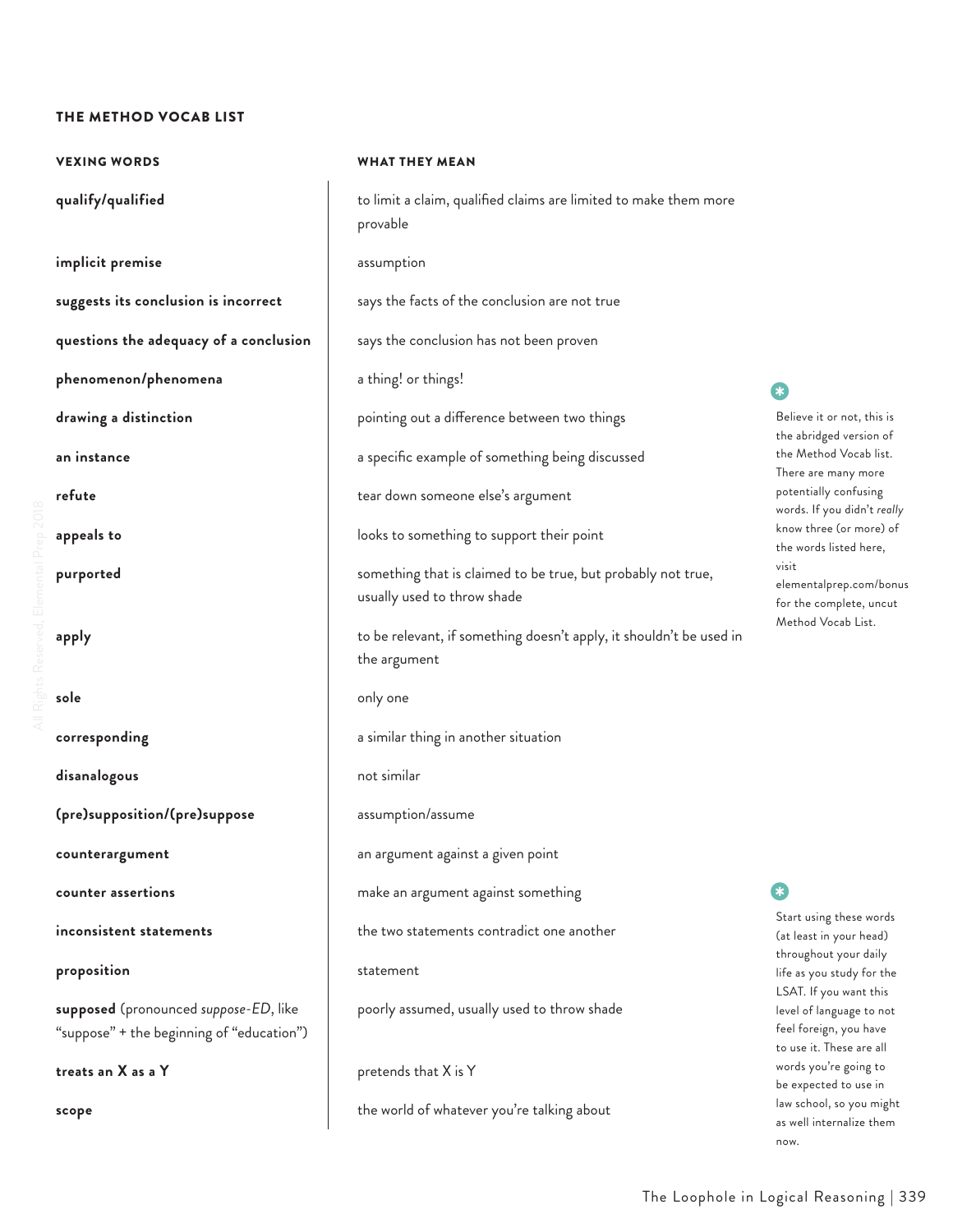**Any ambiguity in the meaning of these words is an opening for the test makers to exploit you.** You must be very confident that you know what Method answer choices mean in order to resist the most tempting wrong answers. You may feel like you *basically* know what these phrases mean, but basically is not enough.

#### TINY TIPS

- You are literally asking, "Did this happen?" to every answer choice. Method is that simple.
- You need confidence in your knowledge of the stimulus. When an answer choice says something happened in the stimulus and you don't remember it happening, you have to trust your memory instead of thinking, "Oh, maybe I'm wrong…" **You're probably not wrong. Any given answer choice has an 80% chance of being wrong. Unless you're missing 20+ questions per untimed LR section, you're mathematically more likely to be correct than any random answer choice. Trust yourself, not the answers.**

#### BIGGEST TRAPS

• Wordy Method answers confuse test takers to lure them into bad decisions. Translate to avoid mistakes.

| <b>REAL METHOD EXAMPLE</b>  | OK, first translate.                                                                                                                                                                                                                                                                                                                                                                                                                                                                                                                                                                                                                                                                                                                                                                                                                   |
|-----------------------------|----------------------------------------------------------------------------------------------------------------------------------------------------------------------------------------------------------------------------------------------------------------------------------------------------------------------------------------------------------------------------------------------------------------------------------------------------------------------------------------------------------------------------------------------------------------------------------------------------------------------------------------------------------------------------------------------------------------------------------------------------------------------------------------------------------------------------------------|
| 16.3.25                     | The government doesn't have the right to tax labor<br>earning because the laborer has to work partly for                                                                                                                                                                                                                                                                                                                                                                                                                                                                                                                                                                                                                                                                                                                               |
| REAL LSAT QUESTION REDACTED | the government. This means they're partly working<br>for another's purpose. Involuntary servitude can<br>be defined as working for another's purpose.<br>Involuntary servitude is pernicious, so taxes are<br>too.<br>There's a lot going on here! First, identify the main<br>conclusion. It's the first sentence ("The government<br>has no right to tax earnings from labor"). That's<br>what the rest of the argument is proving, despite<br>the tricky conclusion indicators introducing the<br>intermediate conclusions.<br>But there's a dangling variable! Notice how there's<br>no mention of having a right to do anything in the<br>premises. The closest we get is the last sentence<br>calling taxes pernicious, but what if the government<br>can still do pernicious things? That leads us straight<br>to our Loophole: |
|                             |                                                                                                                                                                                                                                                                                                                                                                                                                                                                                                                                                                                                                                                                                                                                                                                                                                        |

**LOOPHOLE** What if the government has the right to do pernicious things?

I see it's a Method question, so I have to describe the stimulus. The stimulus established similarities ("involuntary servitude" and "taxing earnings from labor") to say a quality of one thing must apply to the other (involuntary servitude is pernicious, so taxes are too). That's all we need heading into the answer choices — two things are similar, so a property of one applies to the other. Got it.